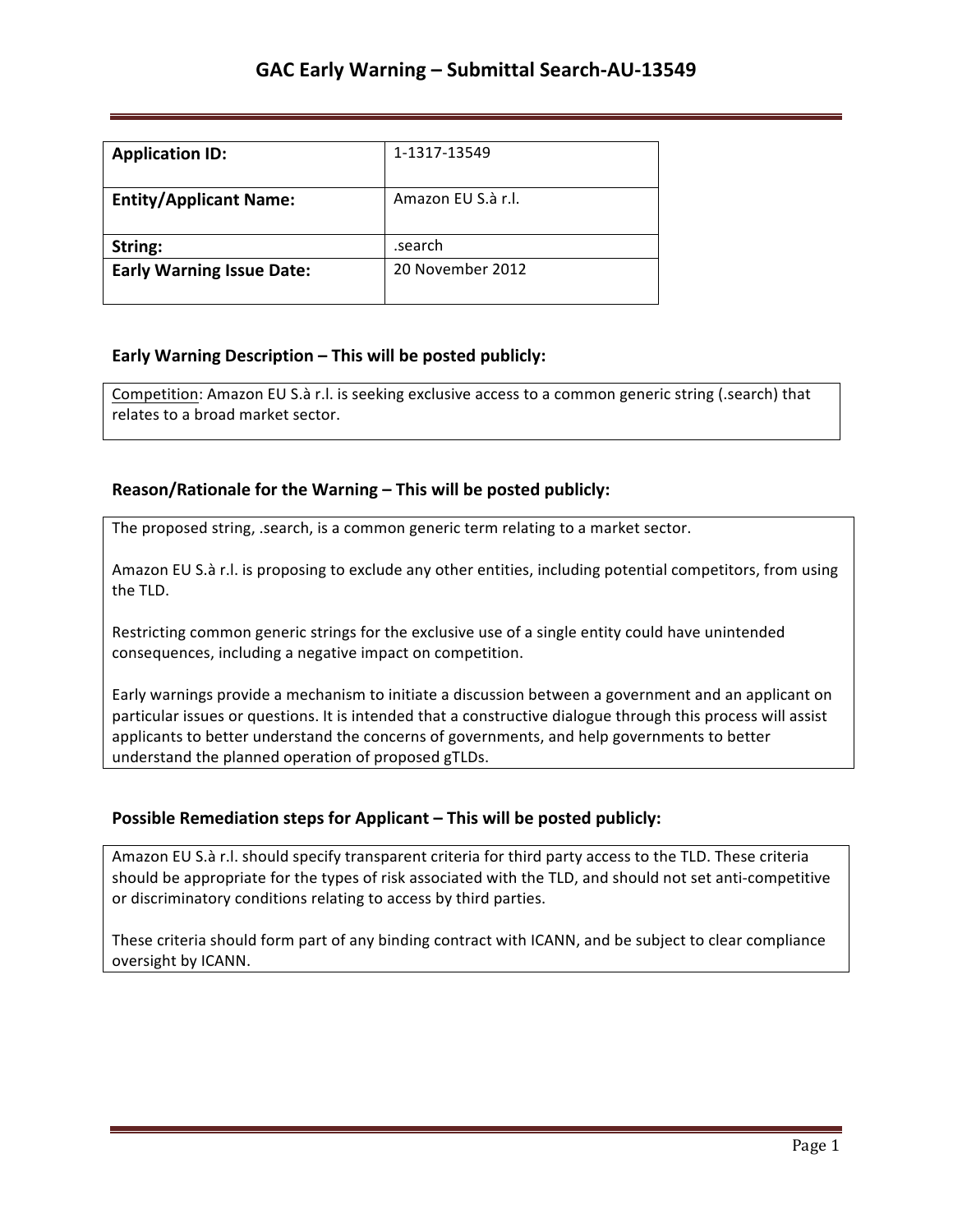## **Further Notes from GAC Member(s) (Optional) – This will be posted publicly:**

This Early Warning is from the Department of Broadband, Communications and the Digital Economy (DBCDE), on behalf of the Australian Government. In the first instance, communications and responses to this early warning should be emailed to gacearlywarning@gac.icann.org, with the text "Australian EW" and the application ID in the subject field.

# **INFORMATION FOR APPLICANTS**

## **About GAC Early Warning**

The GAC Early Warning is a notice only. It is not a formal objection, nor does it directly lead to a process that can result in rejection of the application. However, a GAC Early Warning should be taken seriously as it raises the likelihood that the application could be the subject of GAC Advice on New gTLDs or of a formal objection at a later stage in the process. Refer to section 1.1.2.4 of the Applicant Guidebook (http://newgtlds.icann.org/en/applicants/agb) for more information on GAC Early Warning.

## **Instructions if you receive the Early Warning**

**ICANN** strongly encourages you work with relevant parties as soon as possible to address the concerns voiced in the GAC Early Warning.

### **Asking questions about your GAC Early Warning**

If you have questions or need clarification about your GAC Early Warning, please contact gacearlywarning@gac.icann.org. As highlighted above, ICANN strongly encourages you to contact gacearlywarning@gac.icann.org as soon as practicable regarding the issues identified in the Early Warning. 

### **Continuing with your application**

If you choose to continue with the application, then the "Applicant's Response" section below should be completed. In this section, you should notify the GAC of intended actions, including the expected completion date. This completed form should then be sent to gacearlywarning@gac.icann.org. If your remediation steps involve submitting requests for changes to your application, see the change request process at http://newgtlds.icann.org/en/applicants/customer-service/change-requests.

In the absence of a response, ICANN will continue to process the application as submitted.

### **Withdrawing your application**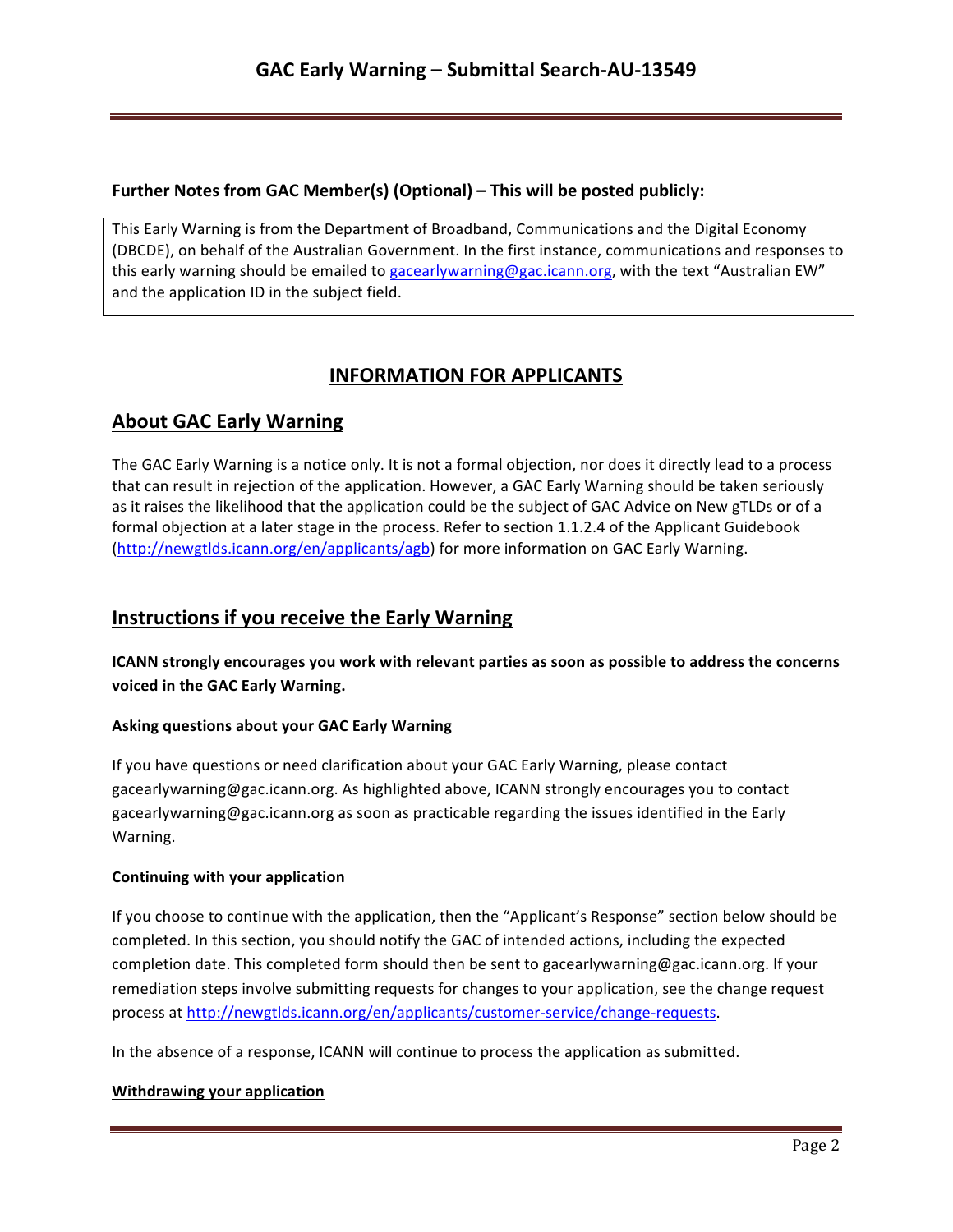# GAC Early Warning - Submittal Search-AU-13549

If you choose to withdraw your application within the 21-day window to be eligible for a refund of 80% of the evaluation fee (USD 148,000), please follow the withdrawal process published at http://newgtlds.icann.org/en/applicants/customer-service/withdrawal-refund. Note that an application can still be withdrawn after the 21-day time period; however, the available refund amount is reduced. See section 1.5 of the Applicant Guidebook.

For questions please contact: **gacearlywarning@gac.icann.org** 

### **Applicant Response:**